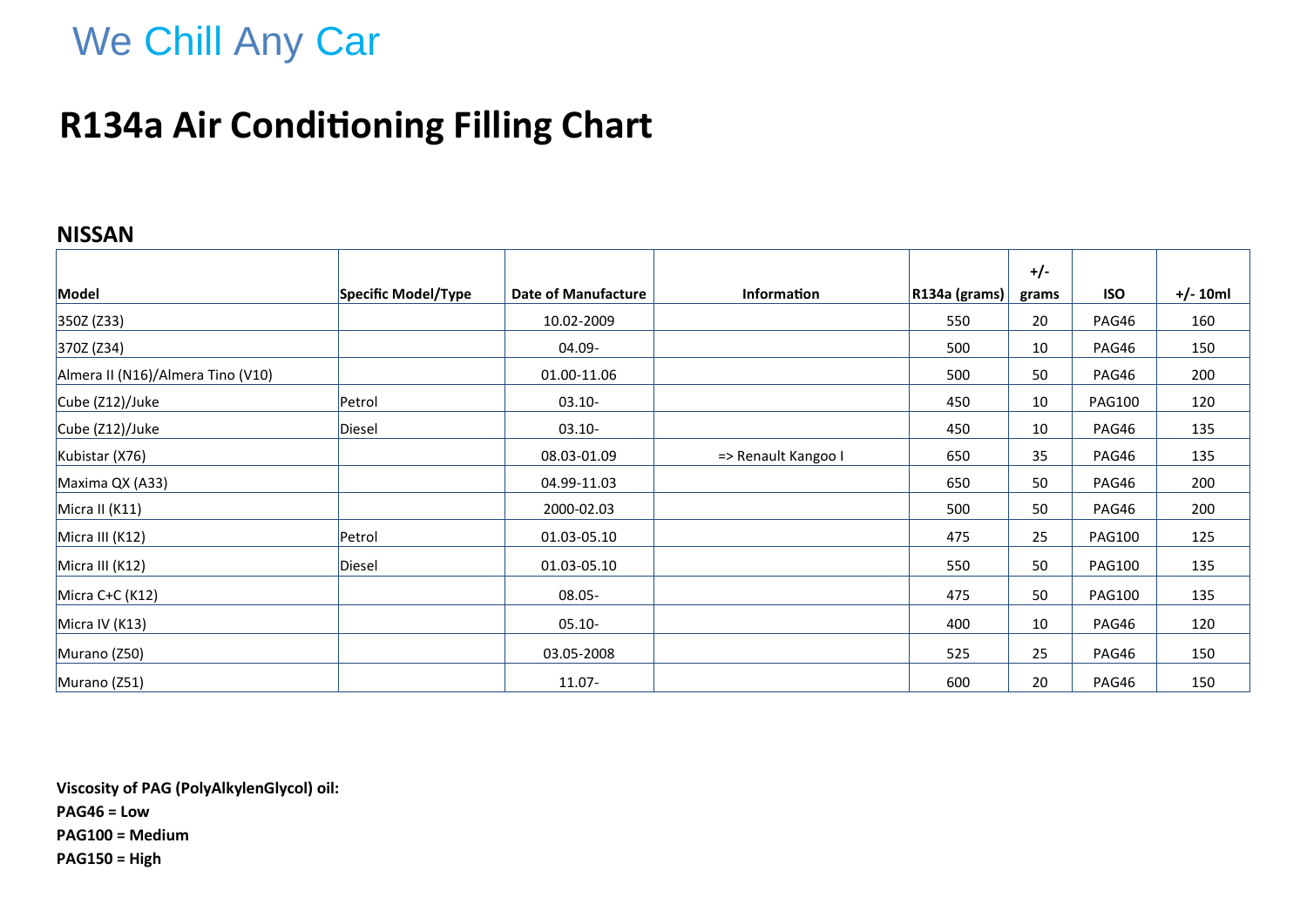# We Chill Any Car

### **R134a Air Conditioning Filling Chart**

#### **NISSAN**

|                     |                     |                            |                       |               | $+/-$ |               |            |
|---------------------|---------------------|----------------------------|-----------------------|---------------|-------|---------------|------------|
| Model               | Specific Model/Type | <b>Date of Manufacture</b> | Information           | R134a (grams) | grams | <b>ISO</b>    | $+/- 10ml$ |
| Navara (D40)        |                     | 10.04-                     | Manual AC             | 1080          | 50    | PAG46         | 180        |
| Navara (D40)        |                     | 10.04-                     | ECC                   | 700           | 50    | PAG46         | 180        |
| Navara (D40)        |                     | 10.04-                     | ECC + Rear evaporator | 850           | 50    | PAG46         | 210        |
| Note $(E11)$        | Petrol              | 03.06-                     |                       | 475           | 25    | PAG46         | 100        |
| Note $(E11)$        | Diesel              | 03.06-                     |                       | 550           | 50    | PAG46         | 135        |
| Pathfinder (R51)    |                     | $01.05 -$                  |                       | 675           | 25    | PAG46         | 180        |
| Pathfinder (R51)    |                     | $01.05 -$                  | + Rear evaporator     | 850           | 50    | PAG46         | 210        |
| Patrol GR II (Y61)  |                     | 06.97-2008                 |                       | 800           | 50    | PAG46         | 300        |
| PickUp (D22)        |                     | $01.97 -$                  |                       | 550           | 50    | <b>PAG100</b> | 200        |
| PickUp (D22)        | $2.5$ Di            | $03.02 -$                  |                       | 600           | 50    | PAG46         | 200        |
| Pixo (UA0)          |                     | 03.09-                     |                       | 370           | 20    | PAG46         | 70         |
| Primera (P12/WP12)  |                     | 01.02-2007                 |                       | 500           | 25    | PAG46         | 180        |
| Quashqai (J10/JJ10) |                     | $02.07 -$                  | > VIN 296964          | 450           | 25    | PAG46         | 150        |
| Quashqai (J10/JJ10) |                     | $02.07 -$                  | VIN 296765 >          | 500           | 25    | PAG46         | 150        |

**Viscosity of PAG (PolyAlkylenGlycol) oil: PAG46 = Low PAG100 = Medium PAG150 = High**